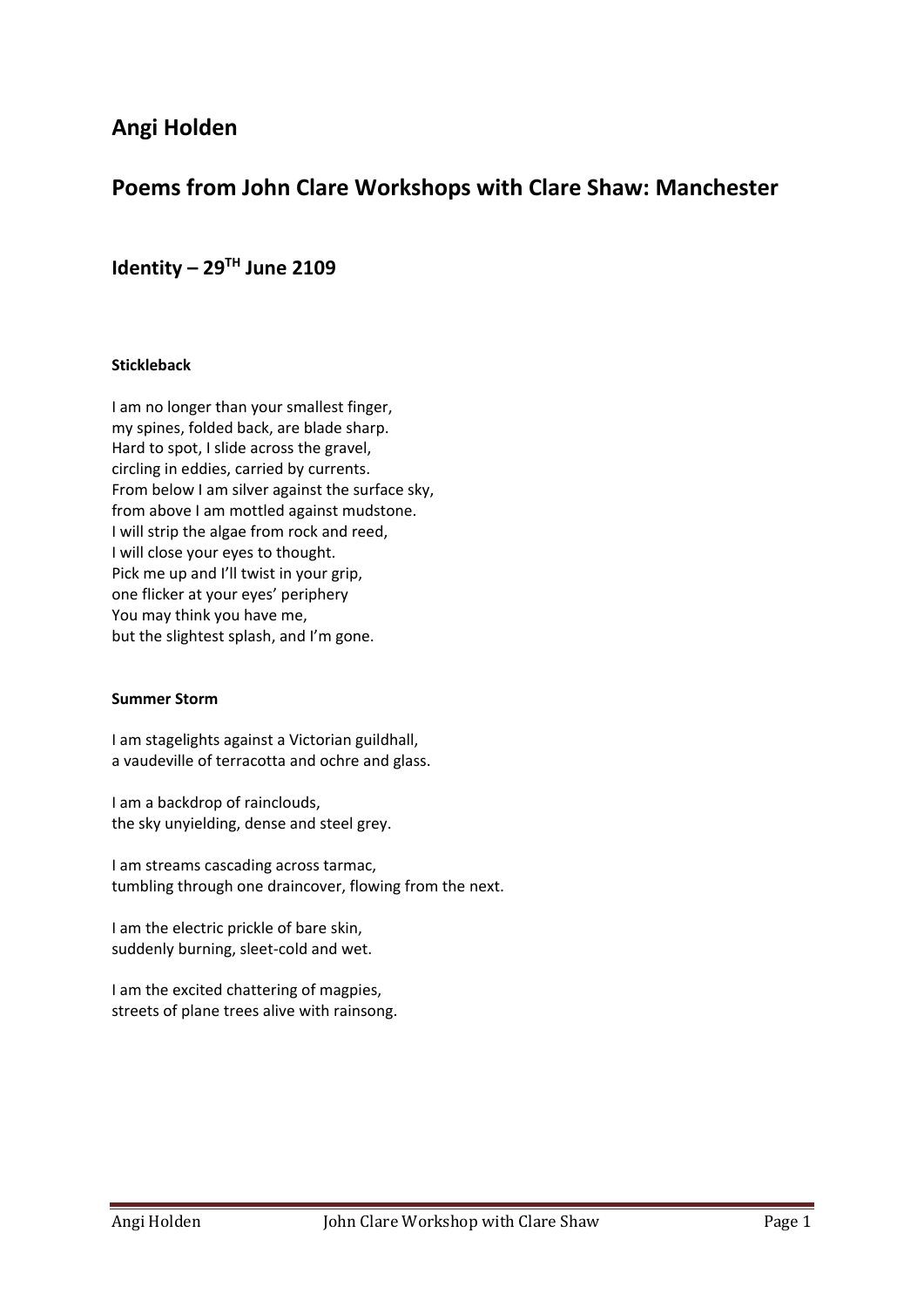## **Altered**

The Book of Myself is an altered journal, once a celebration of needlecraft. I've pulled and shuffled its pages; now it's an album of images, over which I've stitched and stuck and written.

My grandmother's recipes interleave with extracts from Mrs Beeton and Nigel Slater; advice from Adam the Gardener is rooted between empty seed packets and pages torn from an Observer's Book of Wild Flowers.

There are shopping lists and cheque stubs, stories and poems, photographs and postcards, tickets to concerts and shows, and from the trains that took me there; from contents to index there are women's voices, an endless echoing of wordless song.

My book smells of autumn bonfires, of the open hearth of Old School Cottage, of Holland House tobacco and Avon Occur! of chocolate and ginger and sweet chilli, of ancient yew and pine and eucalyptus.

Its cover peels like the bark of silver birch, its pages are as soft as June's first rose buds crinkled as the silk petals of poppies. Words, like rice grains falling through a rain stick, tumble from my pen, skitter across its surfaces.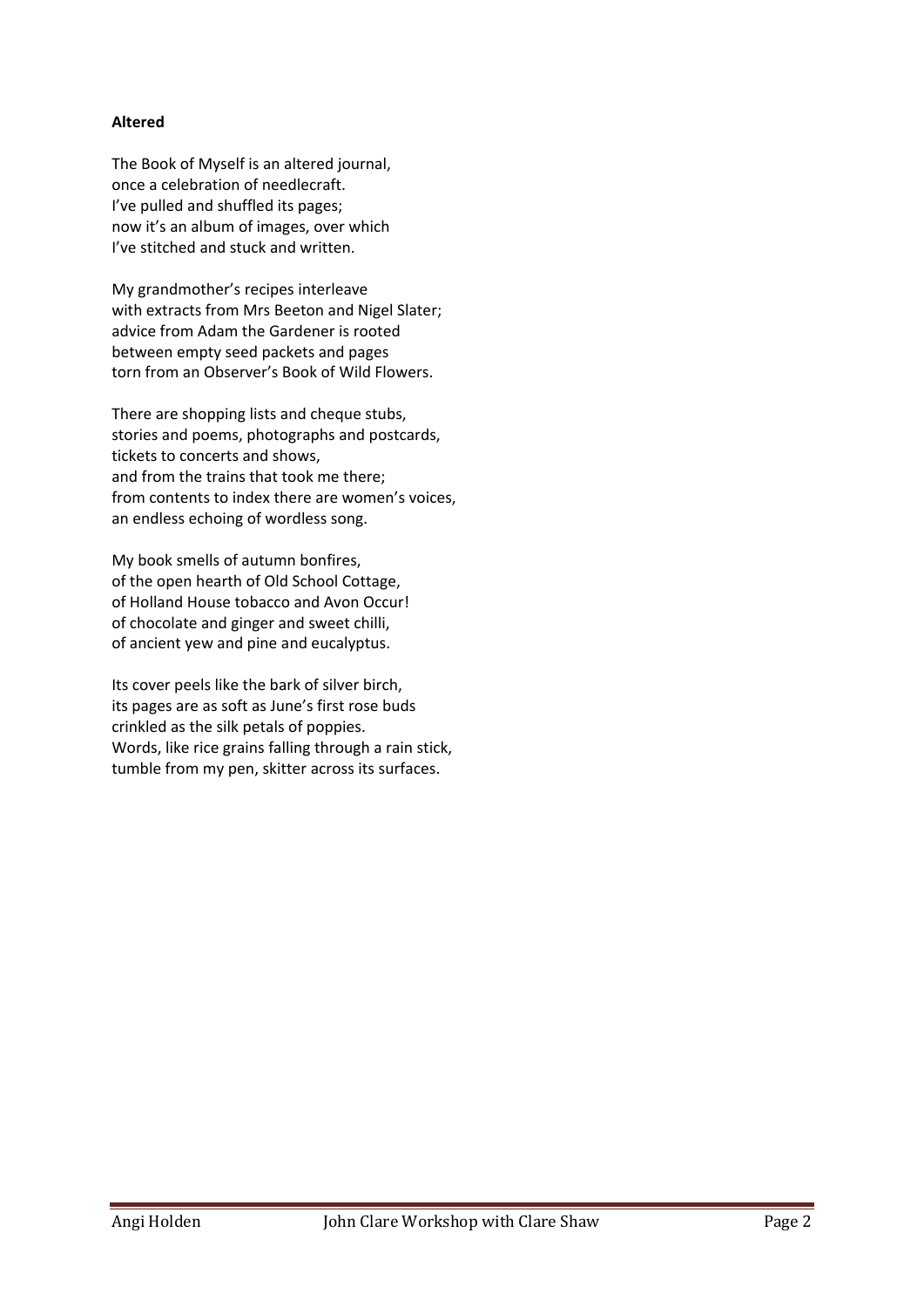## **Work – 13TH July 2109**

#### **O Taste and See**

Smaller than a fist, this breast is ripe, overripe, the flesh dissolving, dropping like a peach left too long among other fruit, faintly wrinkled, a thin coat of fur, a pelt, the finest, softest, while underneath the flesh is falling, not drying out but becoming moist... this flesh, this flesh beneath your teeth, and the juice dribbling down your chin, the flavour intense now, stronger than when it was tight and firm and fresh‐plucked, still waiting for its moment of ripeness and fecundity.

#### **A Flea Attends the Library Creative Writing Class.**

I hear them extolling the virtues of the written word, but I find little of sustenance in these dusty tomes.

They talk about the writers' pulse, the toil and sweat, and I can feel the animal warmth of these leather spines.

But I divine no capillaries beneath the surface, no flesh yielding enough for my prick and suck.

A single spring takes me to the table's shadows, where restless ankles shuffle, where socks scroll down.

They read in turn, pulses quickening. A hand reaches down: a furtive scratch, exposing skin in bloody sacrament.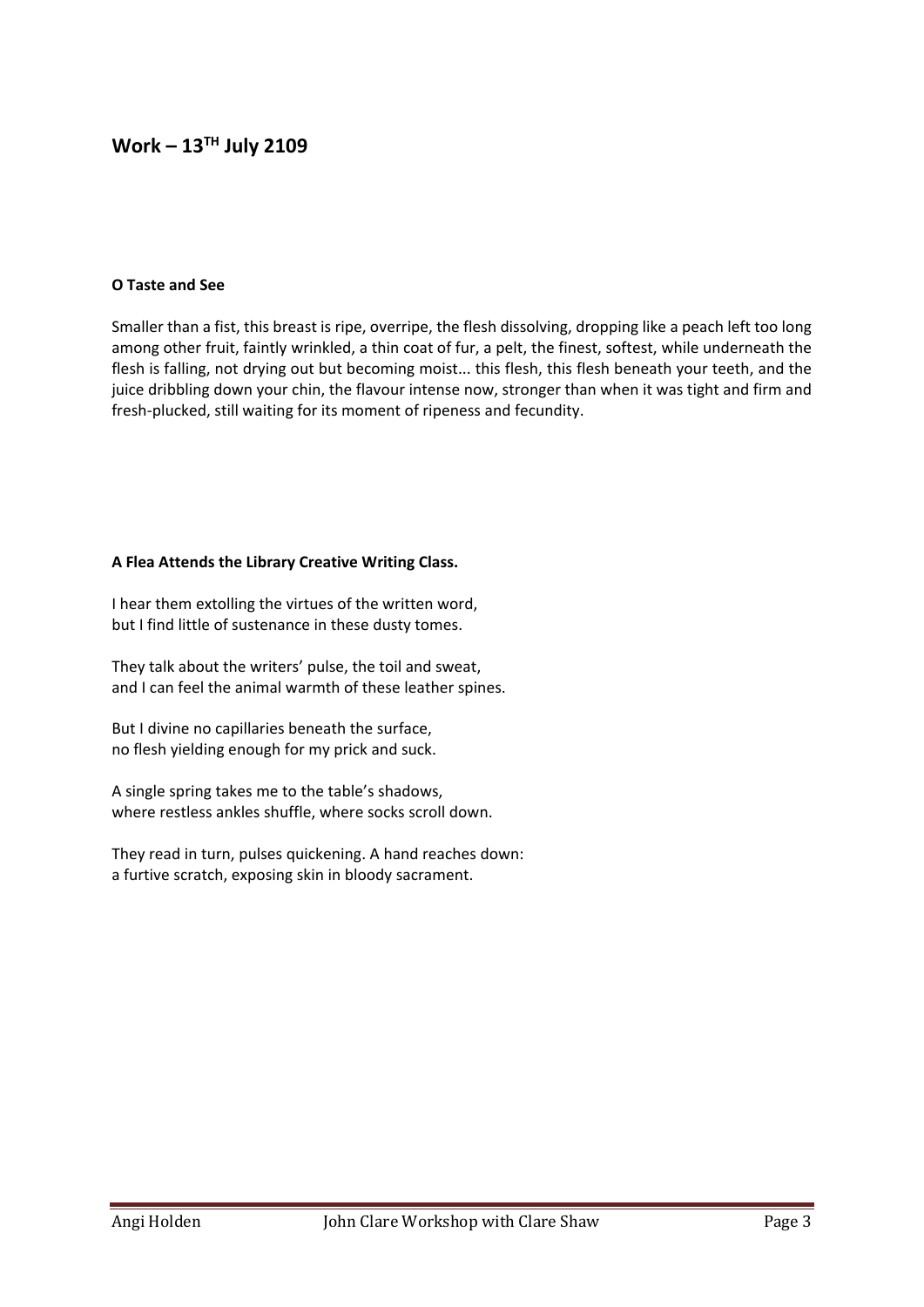## **Carers after Kim Moore**

Gratitude for the hospice carers, paid and unpaid, the holders of hands, whose firm grip stills the shaking if only for a moment. Gratitude for the bedside hours, the pouring of cool water, the supporting of sippy beakers, the spooners of mush. Gratitude for the listeners, for those who bend their heads close to labouring lips, who catch the faint words of the sick and dying. Gratitude for the imaginative, the ones who talk about how it was back then, even though they'd not been born. Gratitude for the night workers, who allow the sons and daughters respite, who hold their places for an hour or two.

And afterwards, gratitude for the ones who bend the rules, who share a hug, a cup of tea, a plain sweet biscuit. Gratitude to those who say her passing was peaceful, who gloss over the dry lips and the rattling breath, the ones who say her time had come, that she was ready.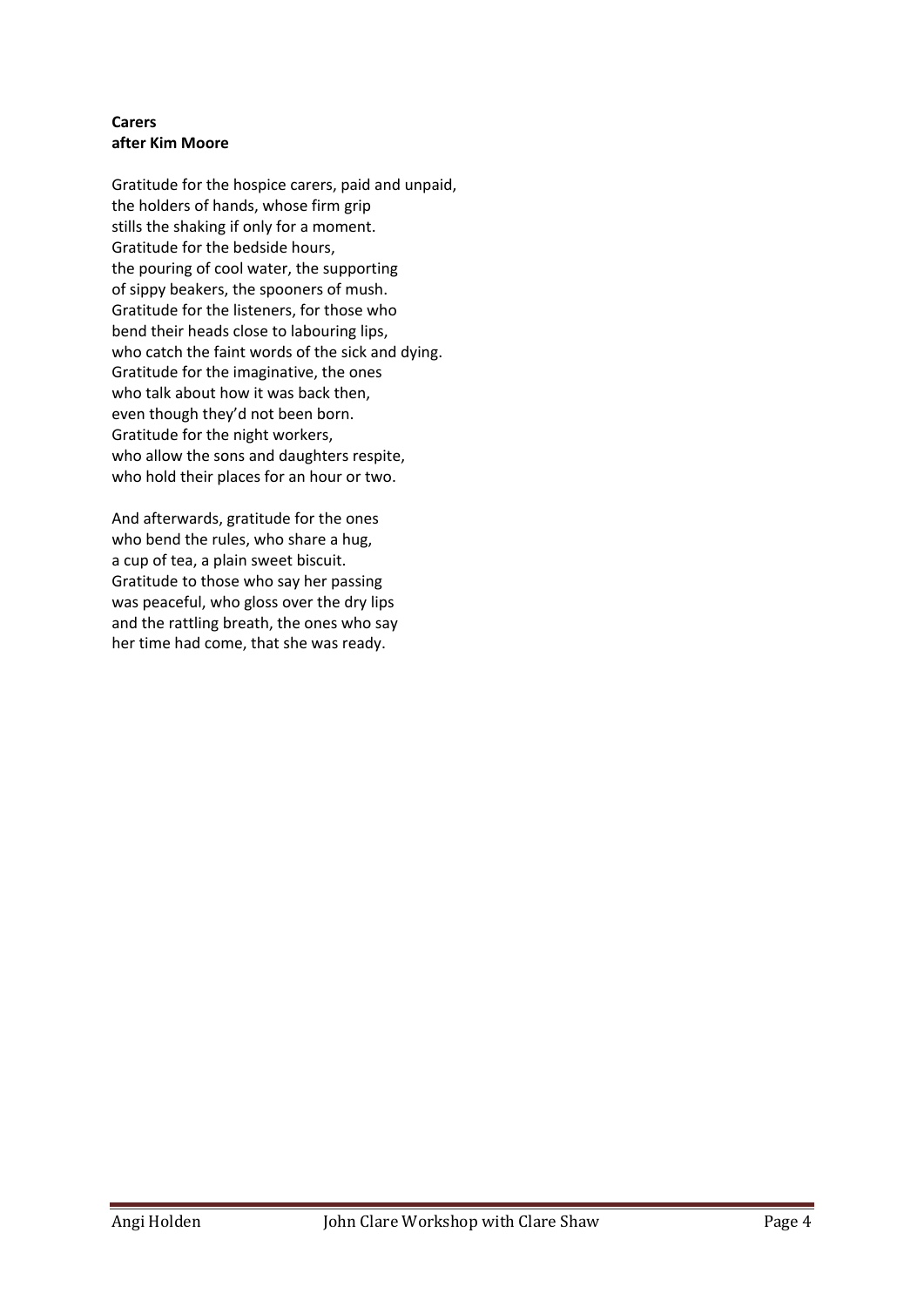# Landscape & Nature - 27<sup>TH</sup> July 2109

#### **All the Sources of Heat**

This is the one we don't mention, the thousand razor blades, the burn that doctors say is simply your age, here have some cream. And then the kettle blows and I'm boiling water for tea and sitting in a room with closed curtains watching sleet the size of golfballs bring sweating cyclists to a halt on a French mountain. Outside, the bin wagon collects our debris, carries it away stench and all, and still the sun burns against the brickwork of our house, still the temperature rises, still I peel and flake. A mayfly shedding its final skin: egg, naiad, imago.

**Summer Moods** 

after John Clare

I love to walk from Tyn y Gongl, from horses' fields to Lon Gwion, from rugby club to Banks the Ironmongers, the florists, craft shop, general stores.

Where the trail tumbles alongside gladed streams behind Breeze Hill, tread carefully. The rough path's worn to stumble stone and raised tree‐root, as if the land were saying: slow down, take time, watch each and every step.

And so you should, for if you pause you'll catch a glimpse of small brown birds: a sharp‐beaked dunnock, a wren, perhaps a black‐necked stonechat, each foraging for grub and bug and beetle, in constant nurturing of nestlings.

Listen too. The occupants of summer gardens, heat-fuelled and bickering, are distant now, the squeal and shout of children filtered‐out by fence and hedge and wild gold gorse. There's quiet here, a not‐quite silence as the water courses over rounded pebbles, through wind‐snapped twigs, around the fallen logs.

The roar of midday sun, the traffic's rumble, the stamp of salt‐sweat mares – all are far off, forgotten in the woodland's shadow.